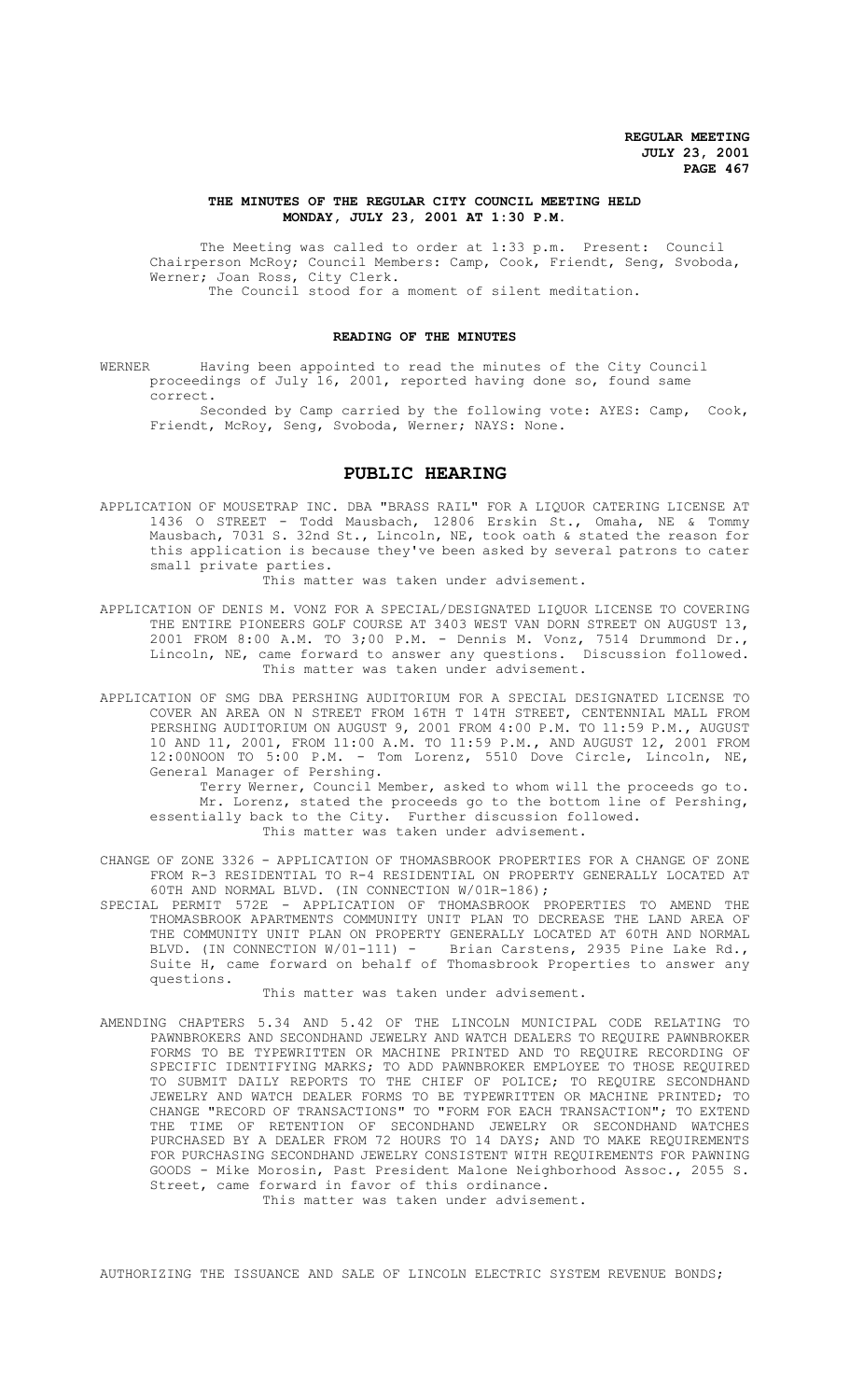- AUTHORIZING THE ISSUANCE OF LINCOLN ELECTRIC SYSTEM REVENUE BONDS, SERIES 2001 IN AGGREGATE PRINCIPAL AMOUNT OF NOT TO EXCEED \$175,000,000 AND TAXABLE LINCOLN ELECTRIC SYSTEM NOTES, SERIES 2001 IN THE AGGREGATE PRINCIPAL AMOUNT OF NOT TO EXCEED \$45,000,000;
- AMENDING ORDINANCE NOS. 16564, 16792, 16800, AND 17681 RELATING TO THE ISSUANCE OF LINCOLN ELECTRIC SYSTEM REVENUE COMMERCIAL PAPER NOTES PROVIDING FOR THE RELATIVE PRIORITY OF SUCH NOTES AND THE ISSUANCE OF TAXABLE COMMERCIAL PAPER NOTES - Shelly Sahling, Policy Analysis Director and Assistant Counsel for Lincoln Electric System, Lauren Wismer, Attorney, and Virginia Rutledge, Lincoln Electric Financial Advisory came forward to review the details of these ordinances. Discussion followed. This matter was taken under advisement.
- APPROVING AN ANNEXATION AGREEMENT BETWEEN THE CITY & GRETCHEN ZWETZIG, TRUSTEE OF THE DAVID W. FLEMMING REVOCABLE TRUST OUTLINING CERTAIN CONDITIONS & UNDERSTANDINGS WITH REGARDS TO THE ANNEXATION OF PROPERTY GENERALLY LOCATED AT 8101 SOUTH 14TH STREET. (IN CONNECTION W/01-98, 01R-145);
- APPROVING AN ANNEXATION AGREEMENT BETWEEN THE CITY & ALAN SCHROEDER OUTLINING CERTAIN CONDITIONS & UNDERSTANDINGS WITH REGARDS TO THE ANNEXATION OF PROPERTY GENERALLY LOCATED AT 8201 SOUTH 14TH STREET. (IN CONNECTION W/01-98, 01R-144);
- AMENDING THE CORPORATE LIMITS OF THE CITY BY ANNEXING APPROX. 4.4 ACRES OF PROPERTY GENERALLY LOCATED NORTH OF S. 14TH ST. & YANKEE HILL RD. (IN CONNECTION W/01R-144 & 01R-145) - Don Bowman, 1045 Lincoln Mall, Attorney representing Gretchen Zwetzig, Trustee of the David W. Flemming Revocable Trust, & Alan Schroeder came forward to answer any questions and to request help with a drainage problem caused by the drainage ditch being plugged up due to the road construction causing the water & mud to back up into the yard of the Flemming property.

Nicole Fleck-Tooze came forward to address questions & stated she will look into the drainage problem on the Flemming problem.

- This matter was taken under advisement.
- APPROVING A UNIVERSITY PLACE BUSINESS AREA FROM N. 48TH STREET FROM COLBY STREET TO THE MINI-PARKS NORTH OF ADAMS STREET AND THE APPOINTMENT OF A BUSINESS IMPROVEMENT BOARD - April Stevenson, President of Northeast Printers at 48th & Huntington & President of University Place Development Corp. came forward to request approval of a Business Improvement Board to develop a business area.

This matter was taken under advisement.

APPROVING THE STARTRAN RATE SCHEDULE FOR AN INCREASE OF STUDENT FARE FROM \$.50 TO \$1.00 AND THE STUDENT TICKET BOOK FROM \$10.00 TO \$20.00 - Larry Worth, Director of StarTran, came forward to answer any questions.

Mr. Camp asked if there was a possibility of adding bus service in the Lux Middle School area.

Mr. Worth answered he was not going to be able to increase the bus service at all.

This matter was taken under advisement.

# **\*\* END OF PUBLIC HEARING \*\***

# **COUNCIL ACTION**

#### **LIQUOR RESOLUTIONS**

APPLICATION OF MOUSETRAP INC. DBA "BRASS RAIL" FOR A LIQUOR CATERING LICENSE AT 1436 O STREET - CLERK read the following resolution, introduced by Jon Camp, who moved its adoption for approval:<br>A-80980 BE IT RESOLVED by the City Council of

BE IT RESOLVED by the City Council of the City of Lincoln, Nebraska: That after hearing duly had as required by law, consideration of the facts of this application, the Nebraska Liquor Control Act, and the pertinent City ordinance, the City Council recommends that the application of Mousetrap Inc. dba "Brass Rail" for the issuance of a Catering Permit to the existing liquor license, located at 1436 O Street, Lincoln, Nebraska, be approved with the condition that the premise complies in every respect with all city and state regulations.

BE IT FURTHER RESOLVED that a copy of this resolution be transmitted by the City Clerk to the Nebraska Liquor Control Commission.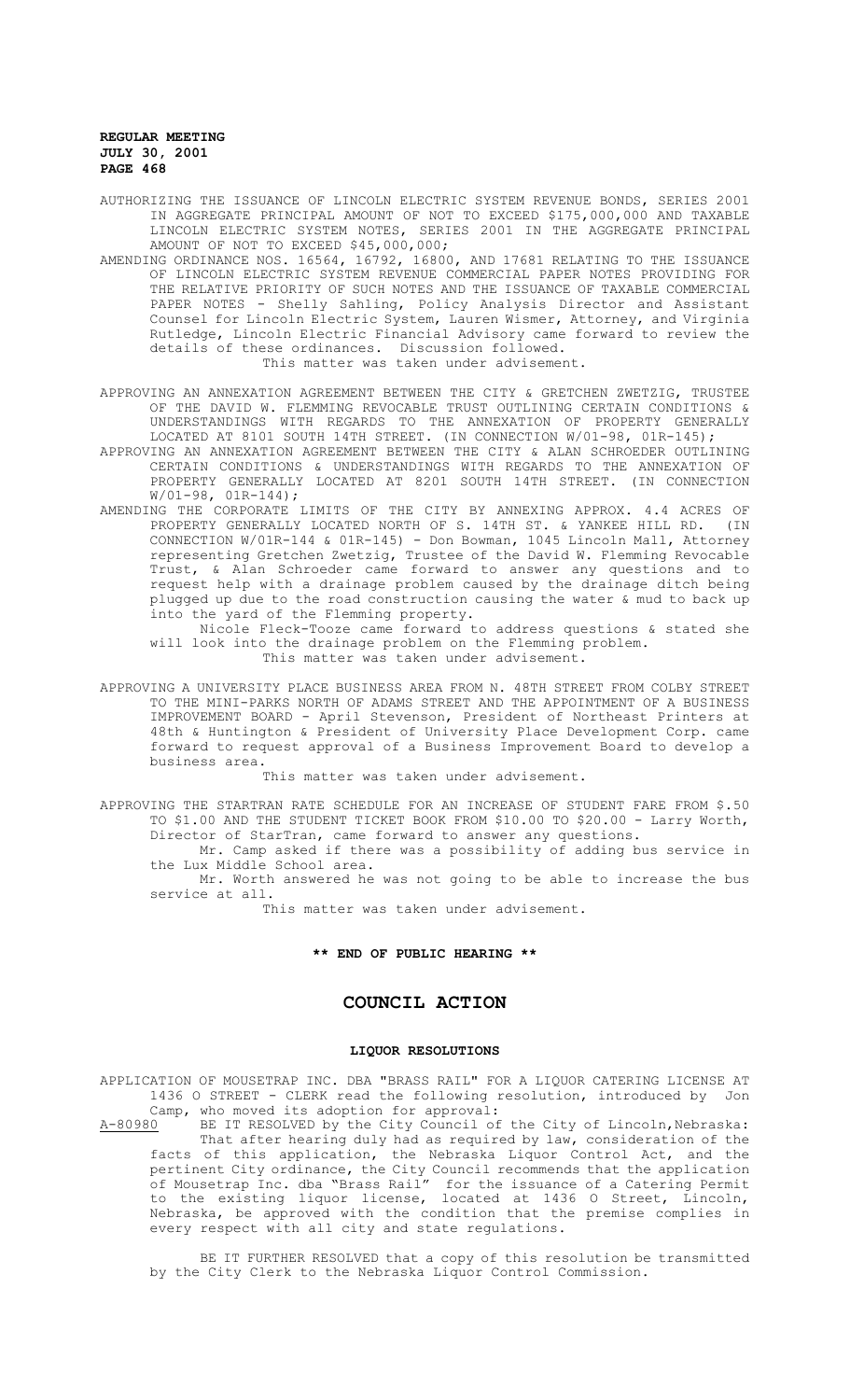Introduced by Jon Camp

Seconded by Seng & carried by the following vote: AYES: Camp, Cook, Friendt, McRoy, Seng, Svoboda, Werner; NAYS: None.

APPLICATION OF DENIS M. VONZ FOR A SPECIAL DESIGNATED LIQUOR LICENSE TO COVERING THE ENTIRE PIONEERS GOLF COURSE AT 3403 WEST VAN DORN STREET ON AUGUST 13, 2001 FROM 8:00 A.M. TO 3:00 P.M. - CLERK read the following resolution,

- introduced by Jon Camp, who moved its adoption for approval:<br>A-80981 BE IT RESOLVED by the City Council of the City of Lincoln BE IT RESOLVED by the City Council of the City of Lincoln, Nebraska: That after hearing duly had as required by law, consideration of the facts of this application, the Nebraska Liquor Control Act, and the pertinent City ordinances, the City Council recommends that the application of Dennis Vontz d/b/a Pioneers Golf Course for a Special Designated License to cover the entire golf course at 3403 W. Van Dorn Street, Lincoln, Nebraska, on the 13th day of August, 2001, between the hours of 8:00 a.m. and 3:00 p.m., be approved with the condition that the premise complies in every respect with all City and State regulations and with the following requirements:<br>1. Identification to b
	- Identification to be checked, wristbands required on all parties wishing to consume alcohol.
	- 2. Adequate security shall be provided for the event.<br>Responsible alcohol service practices shall be fol
	- Responsible alcohol service practices shall be followed.
	- BE IT FURTHER RESOLVED the City Clerk is directed to transmit a copy of this resolution to the Nebraska Liquor Control Commission.

# Introduced by Jon Camp

Seconded by Seng & carried by the following vote: AYES: Camp, Cook, Friendt, McRoy, Seng, Werner; NAYS: Svoboda.

APPLICATION OF SMG DBA PERSHING AUDITORIUM FOR A SPECIAL DESIGNATED LICENSE TO COVER AN AREA ON N STREET FROM 16TH TO 14TH STREET, CENTENNIAL MALL FROM M STREET TO O STREET, AND 4' OF THE NORTH SIDE OF M STREET ADJACENT TO PERSHING AUDITORIUM ON AUGUST 9, 2001 FROM 4:00 P.M. TO 11:59 P.M., AUGUST 10 AND 11, 2001, FROM 11:00 A.M. TO 11:59 P.M., AND AUGUST 12, 2001 FROM 12:00 NOON TO 5:00 P.M. - CLERK read the following resolution, introduced by Jon Camp, who moved its adoption for approval:

A-80982 BE IT RESOLVED by the City Council of the City of Lincoln, Nebraska: That after hearing duly had as required by law, consideration of the facts of this application, the Nebraska Liquor Control Act, and the pertinent City ordinances, the City Council recommends that the application of SMG d/b/a Pershing Auditorium for a Special Designated License to cover an area in N Street from 16th Street to 14th Street, Centennial Mall from "M" Street to "O" Street, and 4' of the north side of M Street adjacent to Pershing Auditorium, Lincoln, Nebraska, on August 9, 2001 from 4:00 p.m. to 11:59 p.m., August 10 and 11, 2001 from 11:00 a.m. to 11:59 p.m., and August 12, 2001 from 12:00 noon to 5:00 p.m., be approved with the condition that the premise complies in every respect with all City and State regulations and with the following requirements:<br>1. Identification to be checked, wristbands required on all

- Identification to be checked, wristbands required on all parties wishing to consume alcohol.
	- 2. Adequate security shall be provided for the event.<br>3. The area requested for the permit shall be separate
- The area requested for the permit shall be separated from the public by a fence or other means.
- 4. Responsible alcohol service practices shall be followed.
- BE IT FURTHER RESOLVED the City Clerk is directed to transmit a copy of this resolution to the Nebraska Liquor Control Commission.

Introduced by Jon Camp

Seconded by Seng & carried by the following vote: AYES: Camp, Cook, Friendt, McRoy, Seng, Svoboda, Werner; NAYS: None.

#### **ORDINANCES - 2ND READING**

- CHANGE OF ZONE 3326 APPLICATION OF THOMASBROOK PROPERTIES FOR A CHANGE OF ZONE FROM R-3 RESIDENTIAL TO R-4 RESIDENTIAL ON PROPERTY GENERALLY LOCATED AT - 60TH AND NORMAL BLVD. IN CONNECTION W/01R-186) - CLERK read an ordinance, introduced by Coleen Seng, amending the Lincoln Zoning District Maps attached to and made a part of Title 27 of the Lincoln Municipal Code, as provided by Section 27.05.020 of the Lincoln Municipal Code, by changing the boundaries of the districts established and shown thereon, the second time.
- AMENDING CHAPTERS 5.34 AND 5.42 OF THE LINCOLN MUNICIPAL CODE RELATING TO PAWNBROKERS AND SECONDHAND JEWELRY AND WATCH DEALERS TO REQUIRE PAWNBROKER FORMS TO BE TYPEWRITTEN OR MACHINE PRINTED AND TO REQUIRE RECORDING OF SPECIFIC IDENTIFYING MARKS; TO ADD PAWNBROKER EMPLOYEE TO THOSE REQUIRED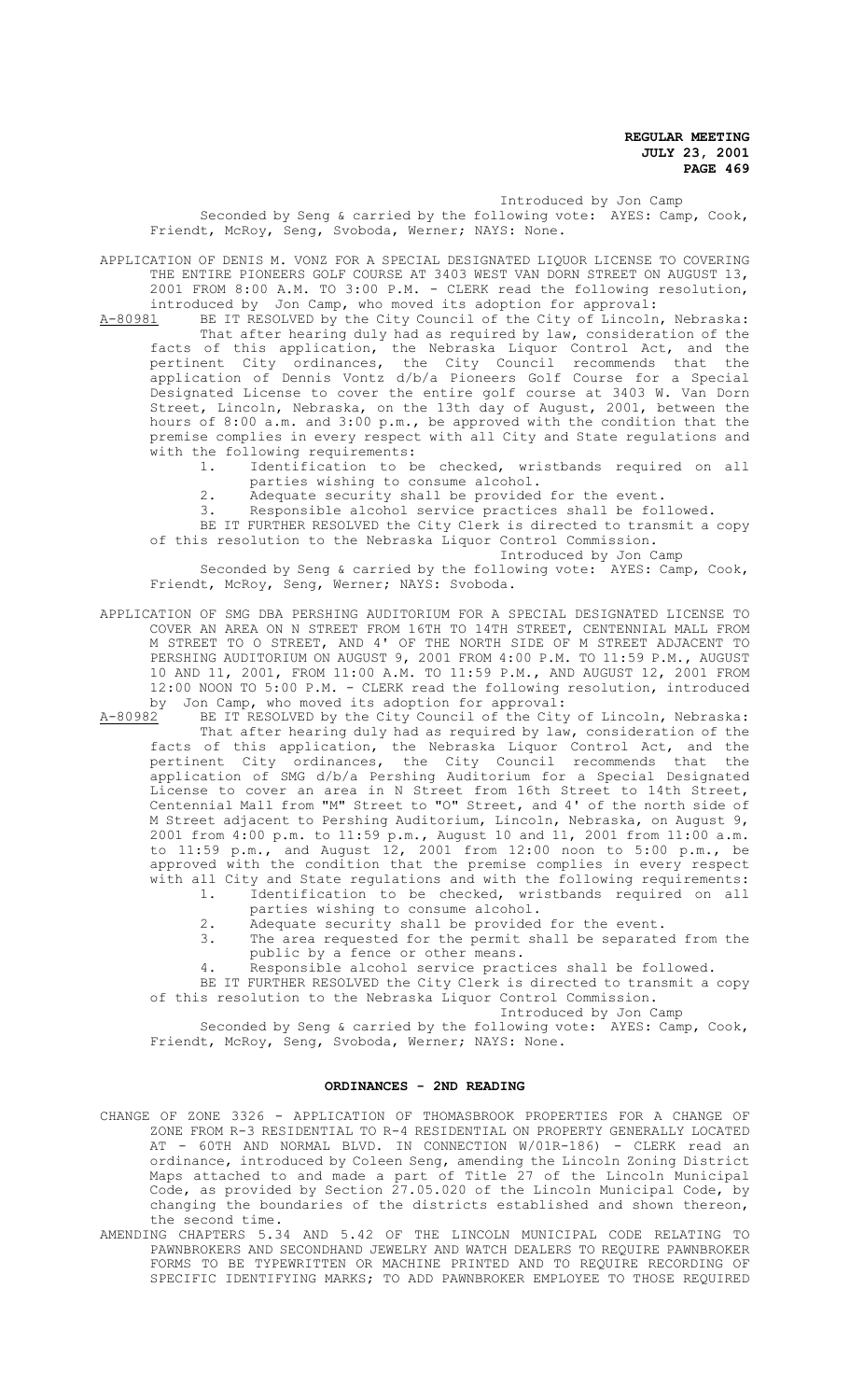TO SUBMIT DAILY REPORTS TO THE CHIEF OF POLICE; TO REQUIRE SECONDHAND JEWELRY AND WATCH DEALER FORMS TO BE TYPEWRITTEN OR MACHINE PRINTED; TO CHANGE "RECORD OF TRANSACTIONS" TO "FORM FOR EACH TRANSACTION"; TO EXTEND THE TIME OF RETENTION OF SECONDHAND JEWELRY OR SECONDHAND WATCHES PURCHASED BY A DEALER FROM 72 HOURS TO 14 DAYS; AND TO MAKE REQUIREMENTS FOR PURCHASING SECONDHAND JEWELRY CONSISTENT WITH REQUIREMENTS FOR PAWNING GOODS - CLERK read an ordinance, introduced by Coleen Seng, amending Chapters 5.34 and 5.42 of the Lincoln Municipal Code relating to Pawnbrokers and Secondhand Jewelry and Watch Dealers, respectively, by amending Section 5.34.050 to require pawnbroker forms to be typewritten or machine printed and to require recording of specific identifying marks; amending Section 5.34.060 to add pawnbroker employee to those required to submit daily reports to the Chief of Police; amending Section 5.42.070 to require secondhand jewelry and watch dealer forms to be typewritten or machine printed; amending Section 5.42.080 to change the phrase "record of transactions" to "form for each transaction"; amending Section 5.42.100 to extend the time of retention of secondhand jewelry or secondhand watches purchased by a dealer from 72 hours to 14 days; amending Section 5.42.110 to make requirements for purchasing secondhand jewelry consistent with requirements for pawning goods; and repealing Sections 5.34.050, 5.34.060, 5.42.070, 5.42.080, 5.42.100, and 5.42.110 of the Lincoln Municipal Code as hitherto existing, the second time.

AUTHORIZING THE ISSUANCE AND SALE OF LINCOLN ELECTRIC SYSTEM REVENUE BONDS - Prior to reading :

CAMP Moved to suspend the rules to have 2nd & 3rd Reading this date.

Seconded by Seng & carried by the following vote: AYES: Camp, Cook, Friendt, McRoy, Seng, Svoboda, Werner; NAYS: None.

CLERK Read an ordinance, introduced by Terry Werner, authorizing the issuance and sale of Lincoln Electric System Revenue Bonds, the second time. **(See Council Action under "ORDINANCES - 3RD READING")**

AUTHORIZING THE ISSUANCE OF LINCOLN ELECTRIC SYSTEM REVENUE BONDS, SERIES 2001 IN THE AGGREGATE PRINCIPAL AMOUNT OF NOT TO EXCEED \$175,000,000 AND TAXABLE LINCOLN ELECTRIC SYSTEM NOTES, SERIES 2001 IN THE AGGREGATE PRINCIPAL AMOUNT OF NOT TO EXCEED \$45,000,000 - PRIOR to reading: CAMP Moved to suspend the rules to have 2nd & 3rd Reading this date.

Seconded by Seng & carried by the following vote: AYES: Camp, Cook, Friendt, McRoy, Seng, Svoboda, Werner; NAYS: None.

CLERK Read an ordinance, introduced by Coleen Seng, authorizing the issuance of Lincoln electric System Revenue Bonds, Series 2001 in the aggregate principal amount of not to exceed \$175,000,000 and taxable Lincoln Electric System notes, \$45,000,000, the third time. **(See Council Action under "ORDINANCES - 3RD READING")**

AMENDING ORDINANCE NOS. 16564, 16792, 16800, AND 17681 RELATING TO THE

- ISSUANCE OF LINCOLN ELECTRIC SYSTEM REVENUE COMMERCIAL PAPER NOTES PROVIDING FOR THE RELATIVE PRIORITY OF SUCH NOTES AND THE ISSUANCE OF TAXABLE COMMERCIAL PAPER NOTES - PRIOR to reading:
- CAMP Moved to suspend the rules to have 2nd & 3rd Reading this date. Seconded by Seng & carried by the following vote: AYES: Camp, Cook, Friendt, McRoy, Seng, Svoboda, Werner; NAYS: None.
- CLERK Read an ordinance, introduced by Coleen Seng, amending Ordinance Nos. 16564, 16792, 16800 and 17681 relating to the issuance of Lincoln Electric System Revenue Commercial Paper Notes providing for the relative priority of such notes and the issuance of taxable commercial paper notes, the third time. **(See Council Action under "ORDINANCES - 3RD READING")**

#### **RESOLUTIONS**

APPROVING AN ANNEXATION AGREEMENT BETWEEN THE CITY & GRETCHEN ZWETZIG, TRUSTEE OF THE DAVID W. FLEMMING REVOCABLE TRUST OUTLINING CERTAIN CONDITIONS & UNDERSTANDINGS WITH REGARDS TO THE ANNEXATION OF PROPERTY GENERALLY LOCATED AT 8101 SOUTH 14TH STREET. (IN CONNECTION W/01-98, 01R-145) - CLERK read the following resolution, introduced by Terry Werner, who moved its adoption:

A-80983 BE IT RESOLVED by the City Council of the City of Lincoln, Nebraska:

That the Annexation Agreement which is attached hereto, marked as Attachment "A" and made a part hereof by reference, between the City of Lincoln and Gretchen Zwetzig, Trustee of the David W. Flemming Revocable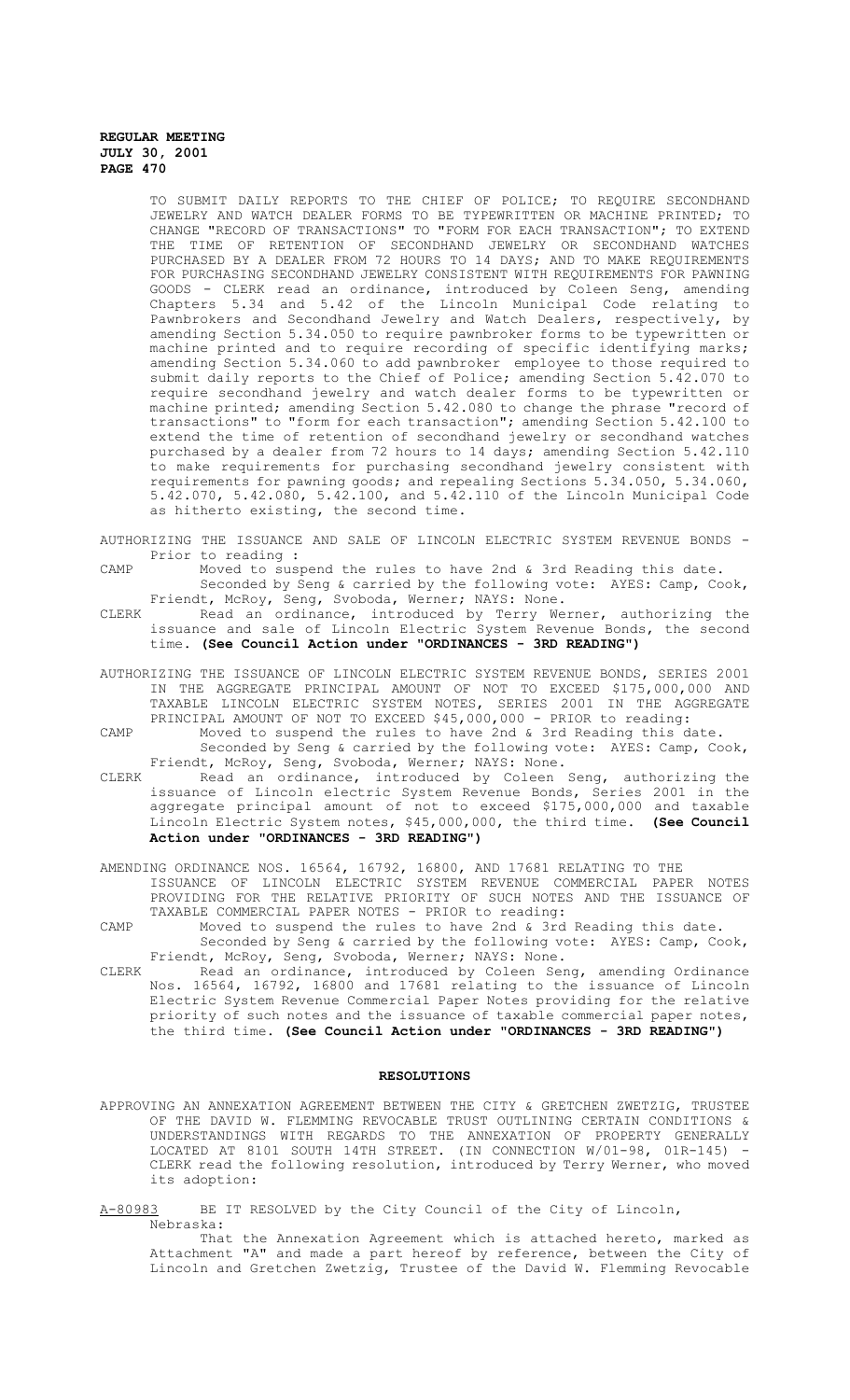Trust (Owner) outlining certain conditions and understandings between the City and said Owner relating to the annexation of land generally located at 8101 South 14th Street is approved.

BE IT FURTHER RESOLVED that the Mayor is authorized to execute the Annexation Agreement on behalf of the City.

BE IT FURTHER RESOLVED that the City Clerk is directed to return one fully executed copy of this Agreement to Rick Peo, Chief Assistant City Attorney, for distribution to the Owner.

BE IT FURTHER RESOLVED that the City Clerk is directed to record the Annexation Agreement with the Register of Deeds, filing fees to be paid by the Owner.

Introduced by Terry Werner

Seconded by Seng & carried by the following vote: AYES: Camp, Cook, Friendt, McRoy, Seng, Svoboda, Werner; NAYS: None.

APPROVING AN ANNEXATION AGREEMENT BETWEEN THE CITY & ALAN SCHROEDER OUTLINING CERTAIN CONDITIONS & UNDERSTANDINGS WITH REGARDS TO THE ANNEXATION OF PROPERTY GENERALLY LOCATED AT 8201 SOUTH 14TH STREET. (IN CONNECTION W/01-98, 01R-144) - CLERK read the following resolution, introduced by

Terry Werner, who moved its adoption:<br>A-80984 BE IT RESOLVED by the City Coune BE IT RESOLVED by the City Council of the City of Lincoln, Nebraska:

That the Annexation Agreement which is attached hereto, marked as Attachment "A" and made a part hereof by reference, between the City of Lincoln and Alan Schroeder (Owner) outlining certain conditions and understandings between the City and said Owner relating to the annexation of land generally located at 8201 South 14th Street is approved.

BE IT FURTHER RESOLVED that the Mayor is authorized to execute the Annexation Agreement on behalf of the City.

BE IT FURTHER RESOLVED that the City Clerk is directed to return one fully executed copy of this Agreement to Rick Peo, Chief Assistant City Attorney, for distribution to the Owner.

BE IT FURTHER RESOLVED that the City Clerk is directed to record the Annexation Agreement with the Register of Deeds, filing fees to be paid by the Owner.

Introduced by Terry Werner

Seconded by Seng & carried by the following vote: AYES: Camp, Cook, Friendt, McRoy, Seng, Svoboda, Werner; NAYS: None.

APPROVING A UNIVERSITY PLACE BUSINESS AREA FROM N. 48TH STREET FROM COLBY STREET TO THE MINI-PARKS NORTH OF ADAMS STREET AND THE APPOINTMENT OF A BUSINESS IMPROVEMENT BOARD - CLERK read the following resolution,

introduced by Terry Werner, who moved its adoption:<br>A-80985 WHEREAS, the City is authorized by the A-80985 WHEREAS, the City is authorized by the Business Improvement District Act, Neb. Rev. Stat. SS 19-4015 to 19-4038 (the Act), to create Business Improvement Districts to provide a means to raise the necessary funds for the purposes enumerated in the Act.

WHEREAS, the City wishes to identify a Business Area as provided in the Act and appoint a Business Area Improvement Board to study and make recommendations consistent with the Act.

NOW, THEREFORE, BE IT RESOLVED by the City Council of the City of Lincoln, Nebraska:

1. The following area is hereby declared to be an established Business Area of the City of Lincoln zoned for business, public, or commercial purposes for purposes of the Act to be known as the "University Place Business Area", along North 48th Street from Colby Street to the mini-parks north of Adams Street and from 46th Street to 49th Street and a portion of 50th Street including all abutting lots or land zoned for business, public, or commercial purposes, as more particularly set forth in Attachment "A" which is incorporated by this reference.

2. The Mayor has appointed and the City Council hereby approves, for the designated terms, the following Business Improvement Board members consisting of property owners, residents, business operators, or users of space within the business area to be known as the University Place Improvement Board and who agree to serve without compensation for a threeyear term or until their successors are appointed and qualified:

Rick Bjorn Randy Brummer Jim Cook Peggy Green Steve Guittar John Hall Jerry Shaw

3. The University Place Improvement Board (Board) shall make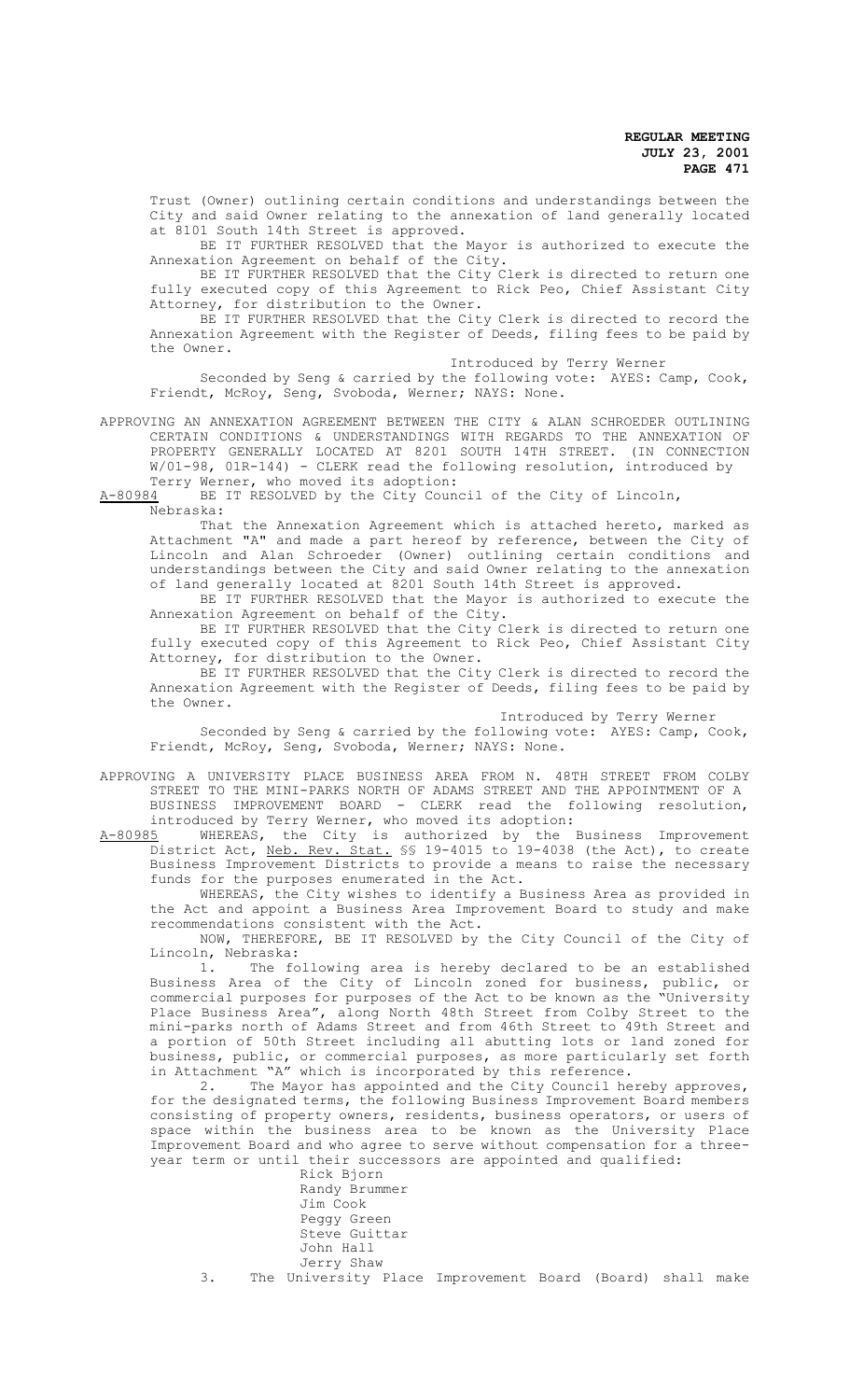recommendations to the City Council for the establishment of a plan or plans for improvements in the University Place Business Area.

4. The Board shall comply with the Act and meet according to law and such rules and by-laws as the Board shall adopt.

5. The Board may make recommendations to the City Council on the proposed boundaries for any Business Improvement Districts to be established in the University Place Business Area. The Board may also make recommendations as to the use of funds collected and type of assessments, if any, related to the University Place Business Area.

Introduced by Terry Werner

Seconded by Seng & carried by the following vote: AYES: Camp, Cook, Friendt, McRoy, Seng, Svoboda, Werner; NAYS: None.

ORDERING PAVING DISTRICT 2621 CONSTRUCTED IN 7TH STREET FROM O TO N STREETS - CLERK read the following resolution, introduced by Terry Werner, who moved its adoption:

A-80986 MHEREAS, Paving District No. 2621, created by Ordinance No. 17862, passed by the City Council on June 11, 2001, designates 7th Street from "O" to "N" to be paved and

WHEREAS, 7th Street from "O" Street to "N" Street is located within a one and one-half mile radius from the block in which the city hall is situated; and

WHEREAS, Article VIII, Section 3b(1) of the City Charter provides that the City Council may order, without petition, the construction of paving in a street when it is embraced within a district, the outer boundaries of which are within a distance of one and one-half miles from the block in which the city hall is situated.

NOW, THEREFORE, BE IT RESOLVED by the City Council of the City of Lincoln, Nebraska,

That the streets in Paving District No. 2621 are hereby ordered paved.

BE IT FURTHER RESOLVED that the City Engineer is authorized and directed to prepare plans and specifications for said paving in accordance with this resolution.

BE IT FURTHER RESOLVED that, in the event that the actual bid price exceeds 25 percent over the preliminary cost estimate for the improvements, then such bid shall not be awarded until the Council has approved such bid by resolution.

Introduced by Terry Werner

Seconded by Seng & carried by the following vote: AYES: Camp, Cook, Friendt, McRoy, Seng, Svoboda, Werner; NAYS: None.

APPOINTING MARIA MEDRANO-NEHLS TO THE LINCOLN-LANCASTER WOMEN'S COMMISSION TO FILL AN UNEXPIRED TERM EXPIRING MARCH 1, 2002 - CLERK read the following resolution, introduced by Terry Werner, who moved its adoption:

A-80987 BE IT RESOLVED by the City Council of the City of Lincoln,

Nebraska:

That the appointment of Maria Medrano-Nehls to the Lincoln-Lancaster Women's Commission to fill an unexpired term expiring March 1, 2002 is hereby approved.

# Introduced by Terry Werner

Seconded by Seng & carried by the following vote: AYES: Camp, Cook, Friendt, McRoy, Seng, Svoboda, Werner; NAYS: None.

APPOINTING LAUREN ELLINGSON AND VU CHU TO THE LINCOLN PARKS AND RECREATION

ADVISORY BOARD FOR ONE-YEAR TERMS EXPIRING JUNE 30, 2002 - CLERK read the following resolution, introduced by Terry Werner, who moved its adoption: A-80988 BE IT RESOLVED by the City Council of the City of Lincoln, Nebraska:

That the appointment of Lauren Ellingson and Vu Chu to the Lincoln Parks and Recreation Advisory Board, as student representatives, for oneyear terms expiring June 30, 2002 is hereby approved.

#### Introduced by Terry Werner

Seconded by Seng & carried by the following vote: AYES: Camp, Cook, Friendt, McRoy, Seng, Svoboda, Werner; NAYS: None.

REAPPOINTING DAN PUDENZ AND DON SCHROEDER TO THE ELECTRICAL ADVISORY, APPEALS AND EXAMINING BOARD FOR THREE-YEAR TERMS EXPIRING AUGUST 15, 2004 - CLERK read the following resolution, introduced by Terry Werner, who moved its adoption:<br>A-80989 BE

BE IT RESOLVED by the City Council of the City of Lincoln, Nebraska:

That the reappointment of Dan Pudenz and Don Schroeder to the Electrical Advisory, Appeals and Examining Board for a three-year terms expiring August 15, 2004 is hereby approved.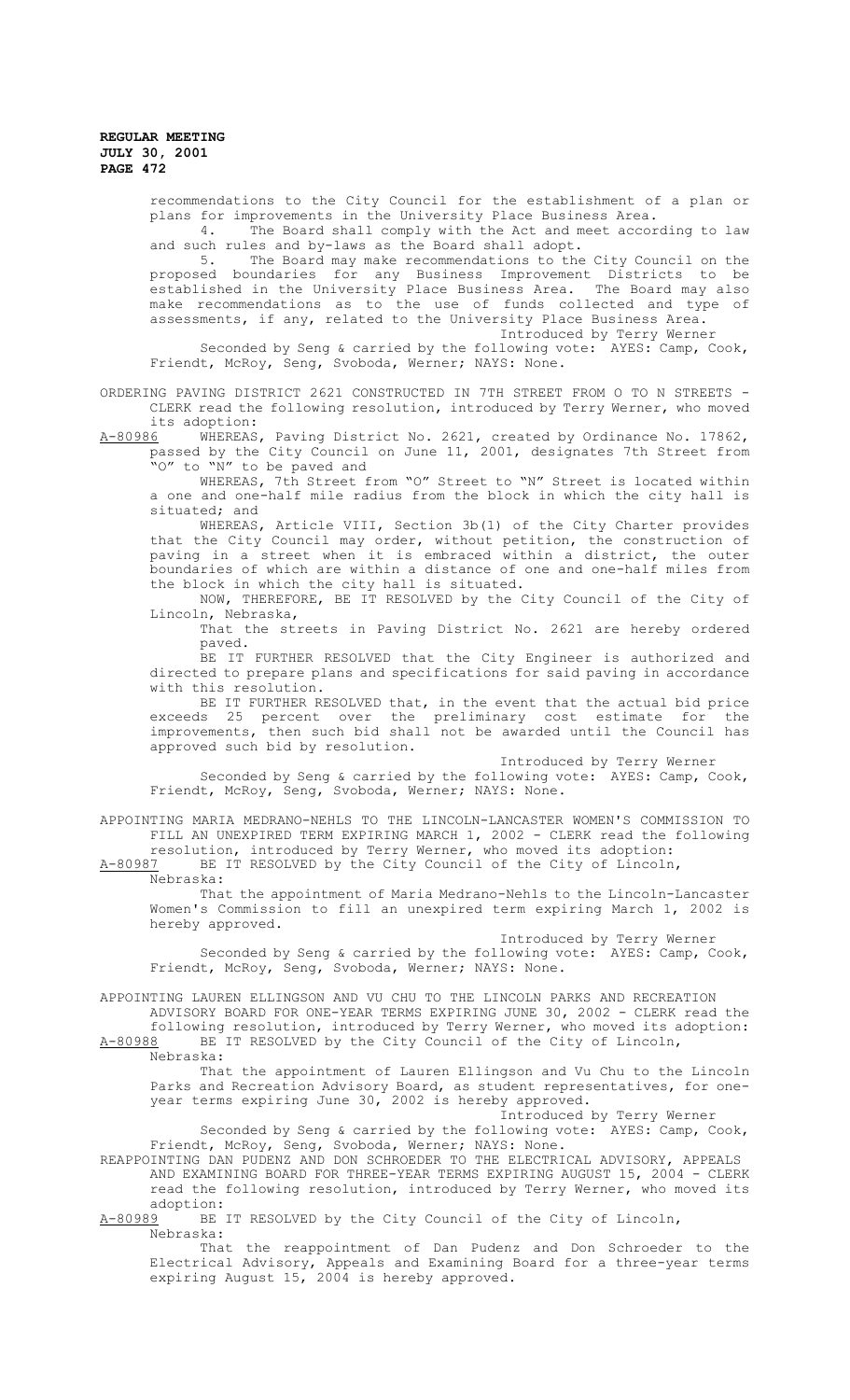Introduced by Terry Werner Seconded by Seng & carried by the following vote: AYES: Camp, Cook, Friendt, McRoy, Seng, Svoboda, Werner; NAYS: None. APPROVING THE STARTRAN RATE SCHEDULE FOR AN INCREASE OF STUDENT FARE FROM 50¢ TO \$1.00 AND THE STUDENT TICKET BOOK FROM \$10.00 TO \$20.00 - CLERK read the following resolution, introduced by Terry Werner, who moved its adoption:<br>A-80990 WHEREAS A-80990 WHEREAS, pursuant to Section 2.38.100 of the Lincoln Municipal Code, the StarTran Advisory Board has made recommendations regarding an increase in the student cash fares and student ticket books and its enactment prior to the 2001-02 school year; and WHEREAS, the City Council, pursuant to said Code section, must review all recommendations and take final action thereon. NOW, THEREFORE, BE IT RESOLVED by the City Council of the City of Lincoln, Nebraska: That the City Council, upon review of the recommendations of the StarTran Advisory Board, hereby accepts and adopts the following as the StarTran fare structure to increase the student cash fares and student ticket books: HandiVan & Brokerage Services (cash)  $$ 1.70/ride$ Adult Ticket Book (HandiVan & Brokerage Services)<br>  $\frac{1}{34.00\text{/book}}$ <br>
Same fare as paid by Friends/Companions who accompany Same fare as paid by ADA eligible person and by ADA eligible person ADA eligible persons on HandiVan or Brokerage Services Passport (Unlimited rides per month (HandiVan & Brokerage Services)  $\frac{550.00}{\text{50.00}}$ <br>Adult Cash  $$ .85/ride$ Student (elementary, middle & high school)  $\frac{2}{7}$  .50/ride \$ 1.00/ride Child (4 and under)<br>
Star Shuttle/Downtown Zone<br>
Co Fam Lace Company are presented and the company of the company of the company of the company of the company Star Shuttle/Downtown Zone  $\begin{array}{ccc} 5 & .25/\text{ride} \\ 5 & .40/\text{ride} \end{array}$ Go-For-Less & Senior saver<br>
Adult Ticket Book (reqular service) (317 00/book Adult Ticket Book (regular service) \$17.00/book Student Ticket Book (20 ride) \$20.00/card Elderly Handicapped Punch Pass (Reqular service 20-ride)  $$ 7.00/card$ Passport (Unlimited rides/month Regular Service)  $\frac{525.00}{\text{month}}$ Transfers Free Ride 'N Shop reimbursements<br>
Holiday Light Tour<br>
\$ 2.00/ride Holiday Light Tour paid in advance<br>\$ 2.00/ride Big Red Express - Adult  $\frac{1}{2}$  8 2.00/ride<br>Big Red Express - 12 & under (Separation S 1.00/ride) Big Red Express - 12 & under BE IT FURTHER RESOLVED that the fare structure set forth above shall become effective on August 13, 2001, and upon that date Resolution No. A-80369 relating to fares shall be superseded. Introduced by Terry Werner Seconded by Seng & carried by the following vote: AYES: Camp, Cook, Friendt, McRoy, Seng, Svoboda, Werner; NAYS: None. SPECIAL PERMIT 572E - APPLICATION OF THOMASBROOK PROPERTIES TO AMEND THE THOMASBROOK APARTMENTS COMMUNITY UNIT PLAN TO DECREASE THE LAND AREA OF THE COMMUNITY UNIT PLAN ON PROPERTY GENERALLY LOCATED AT 60TH AND NORMAL BLVD. - PRIOR to reading: COOK Moved to delay Bill No. 01R-186 for one week to 7/30/01.

Seconded by Seng & carried by the following vote: AYES: Camp, Cook, Friendt, McRoy, Seng, Svoboda, Werner; NAYS: None.

AUTHORIZING THE ACQUISITION OF BLOCK 101, ORIGINAL PLAT, BY NEGOTIATION OR BY CONDEMNATION - CLERK read the following resolution, introduced by Terry Werner, who moved its adoption:

A-80991 WHEREAS, the City of Lincoln, the County of Lancaster, and the Lincoln-Lancaster County Public Building Commission, have certain enumerated powers, duties, and responsibilities pursuant to State law, Interlocal Agreement, Home Rule Charter, and City Ordinance to acquire real property for public purposes to be used jointly by the City and the County;

WHEREAS, the number of public parking spaces adjoining the City-County complex has been reduced while the need for such spaces has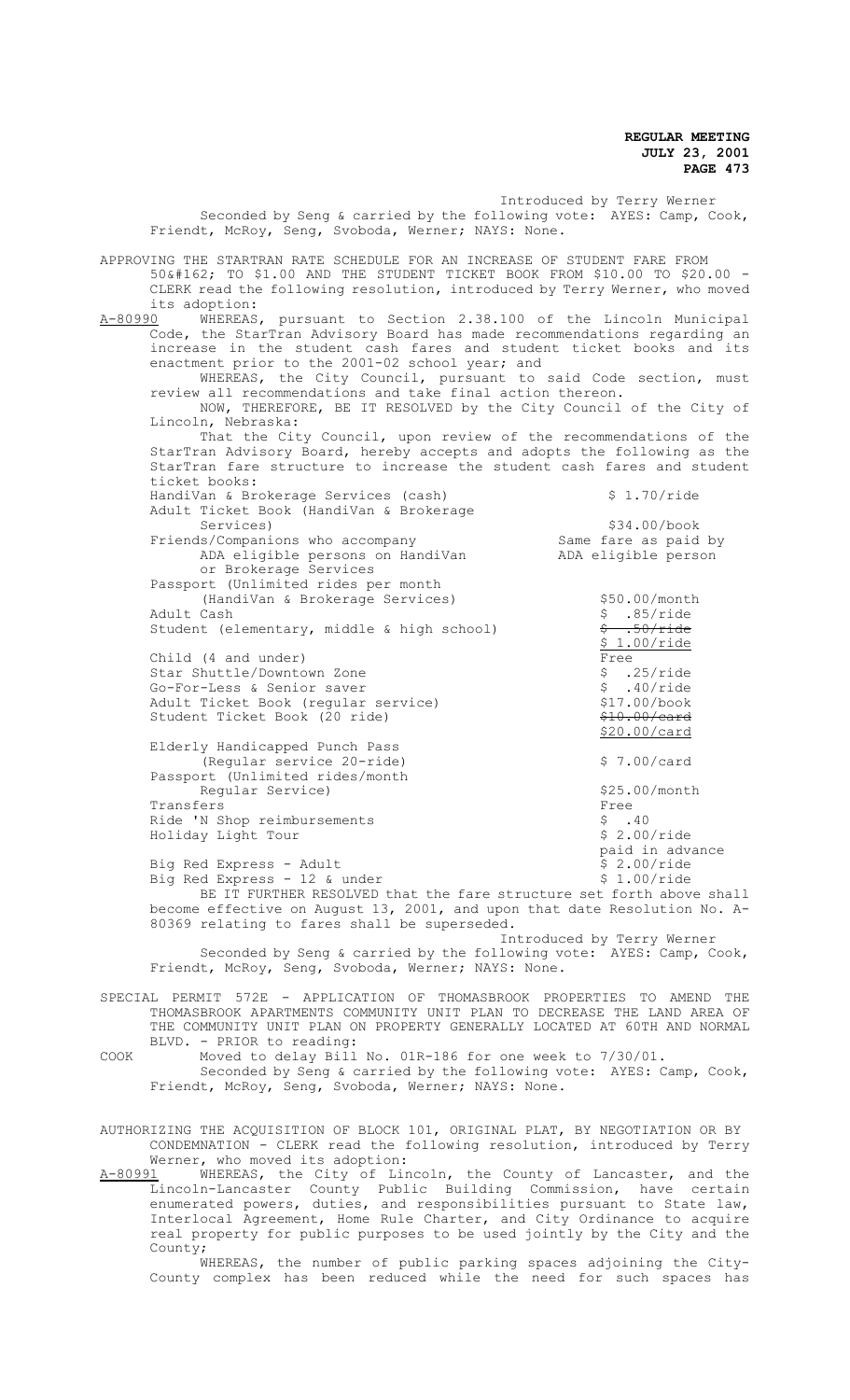> continued and, in fact, the demand may have grown, and will continue to grow;

> WHEREAS, powers have been given specifically to the Public Building Commission in Neb. Rev. Stat. § 13-1301 et seq.;

> WHEREAS, the City and the County have entered into an Interlocal Agreement most recently amended and executed July 16, 1996 which provides that any new project which the Commission proposes to undertake shall be approved by resolution of the City Council and the County Board and such approval shall authorize the Commission to acquire real property by gift, grant, bequest, purchase, or condemnation;

> WHEREAS, both the City and County have been granted the right to exercise the power of eminent domain under Neb. Rev. Stat. § 76-701;

> WHEREAS, the City of Lincoln, County of Lancaster, and the Lincoln-Lancaster County Public Building Commission approve the acquisition of real property for the construction of a parking facility or project;

> WHEREAS, it is anticipated that each of the entities, individually or together, will need to exercise the power of eminent domain to acquire some or all of the necessary real property.

> NOW, THEREFORE, BE IT RESOLVED by the City Council of Lincoln, Nebraska, the County Board of Lancaster County, Nebraska, and the Lincoln-Lancaster County Public Building Commission that the City, County, and Public Building Commission individually or jointly are hereby authorized to acquire Block 101, Original Plat, for the construction of a parking structure or facility for public purposes.

> BE IT FURTHER RESOLVED that the City Attorney is hereby directed to institute eminent domain proceedings for the acquisition of the necessary property in the event that negotiations for the acquisition of the real property are not successful.

> > Introduced by Terry Werner

Seconded by Seng & carried by the following vote: AYES: Camp, Cook, Friendt, McRoy, Seng, Werner; NAYS: Svoboda.

SETTING THE HEARING DATE OF MONDAY, AUGUST 13, 2001 AT 1:30 P.M. FOR APP. OF BUGEATER INVESTMENTS, INC. DBA "THE WATERING HOLE" FOR AN ADDITION TO PREMISE APPROX. 22' X 150' AT 1321 O STREET - CLERK read the following resolution, introduced by Terry Werner, who moved its adoption:<br>A-80992 BE IT RESOLVED by the City Council, of the City of Lincol

BE IT RESOLVED by the City Council, of the City of Lincoln, that a hearing date is hereby fixed for Mon., August 13, 2001, at 1:30 p.m. or as soon thereafter as possible in the City Council Chambers, County-City Investments, Inc. dba "The Watering Hole" for an addition to premise approx. 22' x 150' at 1321 O Street.

Introduced by Terry Werner

Seconded by Seng & carried by the following vote: AYES: Camp, Cook, Friendt, McRoy, Seng, Svoboda, Werner; NAYS: None.

#### **PETITIONS AND COMMUNICATIONS**

APP. OF SPECIAL OLYMPICS NEBRASKA TO CONDUCT A RAFFLE WITHIN THE CITY LIMITS -CLERK requested a motion to set the hearing date for Mon., Aug. 13, 2001 at 1:30 p.m.

COOK So moved

Seconded by Seng & carried by the following vote: AYES: Camp, Cook, Friendt, McRoy, Seng, Svoboda, Werner; NAYS: None.

### **REPORTS OF CITY OFFICERS**

CLERK'S LETTER & MAYOR'S APPROVAL OF ORDINANCES & RESOLUTIONS PASSED ON JULY 16, 2001 - Carried over to week of 7/30/01 since it had not been received in the City Clerk Office. **(27-1)**

INVESTMENT OF FUNDS FOR JULY 9 - 13, 2001 - CLERK read the following

resolution, introduced by Terry Werner, who moved its adoption: A-80993 BE IT HEREBY RESOLVED BY THE CITY COUNCIL of the City of Lincoln,

Nebraska: That the attached list of investments be confirmed and approved, and

the City Treasurer is hereby directed to hold said investments until maturity unless otherwise directed by the City Council. (Investments for July 9 - 13, 2001)

Introduced by Terry Werner Seconded by Seng & carried by the following vote: AYES: Camp, Cook, Friendt, McRoy, Seng, Svoboda, Werner; NAYS: None.

REPORT FROM CITY TREASURER OF CASH ON HAND AT THE CLOSE OF BUSINESS JUNE 29,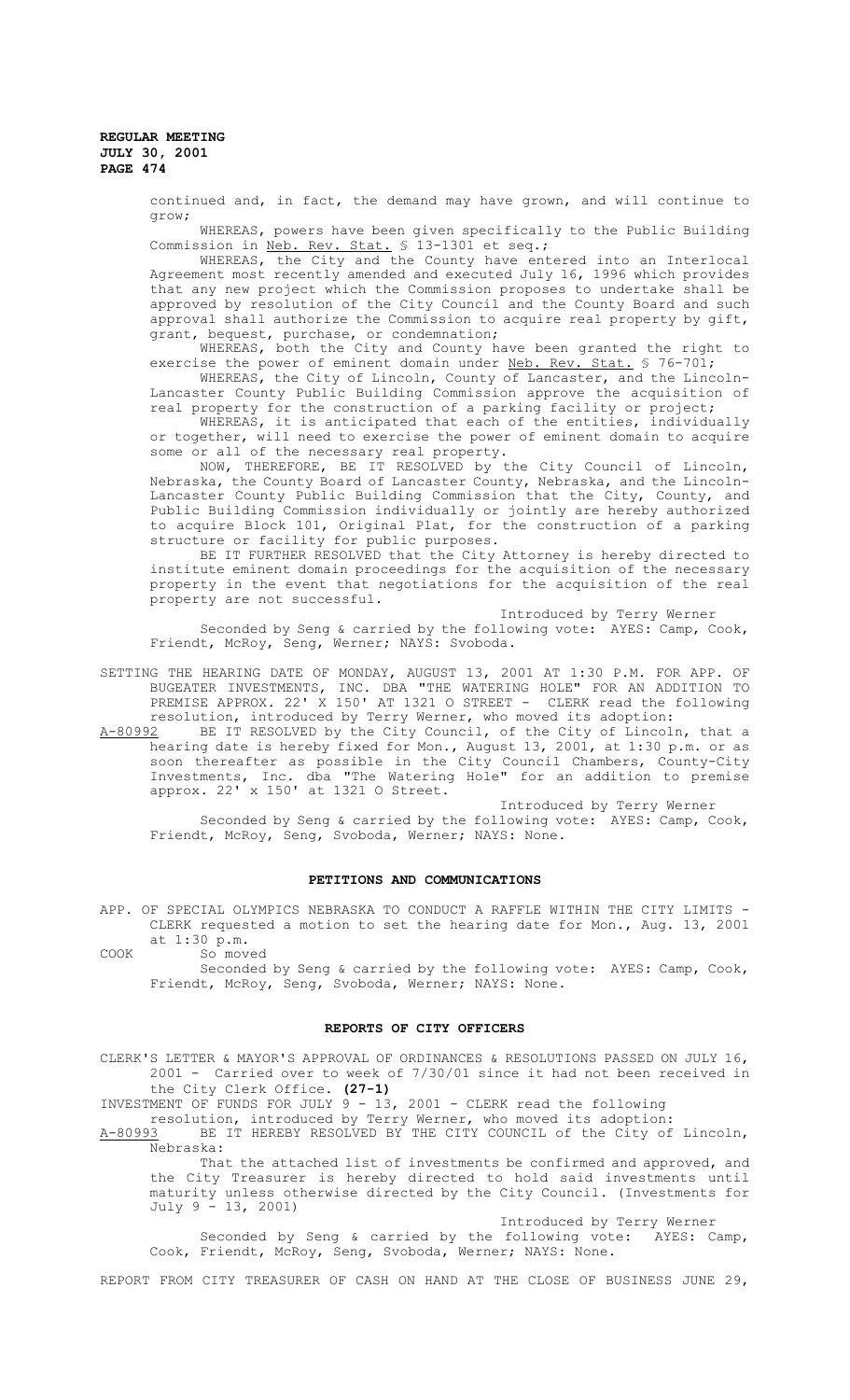2001 - CLERK presented said report which was placed on file in the Office of the City Clerk. **(5-21)**

REPORTS FROM CITY TREASURER OF TELECOMM. OCC. TAX FOR THE MONTH OF APRIL, 2001: MATRIX, OPEX, NETIFICE, ZENEX; JUNE, 2001: TOUCH AMERICA, PRIMUS, VARTEC, NETWORK BILLING, TRANS NAT'L, ATLAS, LCI INT'L, LINCOLN CELTEL CO, TELIGENT, QWEST, TRACFONE - CLERK presented said report which was placed on file in the Office of the City Clerk. **(20)**

#### **ORDINANCES - 1ST READING**

- CHANGE OF ZONE 3313 APPLICATION OF NORTH CREEK L.L.C. FOR A CHANGE OF ZONE FROM R-3 RESIDENTIAL TO H-3 HIGHWAY COMMERCIAL ON PROPERTY GENERALLY LOCATED AT NORTH 27TH STREET AND WHITEHEAD DRIVE. (IN CONNECTION W/01R-192) - CLERK read an ordinance, introduced by Terry Werner, amending the Lincoln Zoning District Maps attached to and made a part of Title 27 of the Lincoln Municipal Code, as provided by Section 27.05.020 of the Lincoln Municipal Code, by changing the boundaries of the districts established and shown thereon, the first time.
- AMENDING THE CORPORATE LIMITS OF THE CITY BY ANNEXING APPROXIMATELY 53.67 ACRES OF PROPERTY GENERALLY LOCATED AT THE NORTHEAST CORNER OF NORTH 84TH AND HOLDREGE STREETS. (IN CONNECTION W/01-118, 01R-191, 01R-194, 01R-195, 01R-196) - CLERK read an ordinance, introduced by Terry Werner, amending Section 15 of Ordinance No. 8730, passed May 17, 1965, as last amended by Section 1 of Ordinance No. 17552, passed September 20, 1999 defining the corporate limits of the City of Lincoln, Nebraska; repealing said Section 15 of Ordinance No. 8730, passed May 17, 1965, as last amended by Section 1 of Ordinance No. 17552, passed September 20, 1999, as hitherto existing, the first time.
- CHANGE OF ZONE 3255 APPLICATION OF HOLDREGE INVESTORS, L.L.C. AND UNIVERSITY PARK CONGREGATION OF JEHOVAH'S WITNESSES FOR A CHANGE OF ZONE FROM AG AGRICULTURAL TO R-3 RESIDENTIAL, R-4 RESIDENTIAL, B-2 PLANNED NEIGHBORHOOD BUSINESS, AND O-3 OFFICE PARK ON PROPERTY GENERALLY LOCATED AT THE NORTHEAST CORNER OF NORTH 84TH AND HOLDREGE STREETS. (IN CONNECTION W/01- 117, 01R-191, 01R-194, 01R-195, 01R-196) - CLERK read an ordinance, introduced by Terry Werner, amending the Lincoln Zoning District Maps attached to and made a part of Title 27 of the Lincoln Municipal Code, as provided by Section 27.05.020 of the Lincoln Municipal Code, by changing the boundaries of the districts established and shown thereon, the first time.

#### **ORDINANCES - 3RD READING**

AUTHORIZING THE ISSUANCE AND SALE OF LINCOLN ELECTRIC SYSTEM REVENUE BONDS - CLERK read an ordinance, introduced by Terry Werner, authorizing the issuance and sale of Lincoln Electric System Revenue Bonds, the third time.

WERNER Moved to pass the ordinance as read.

Seconded by Seng & carried by the following vote: AYES: Camp, Cook, Friendt, McRoy, Seng, Svoboda, Werner; NAYS: None.

The ordinance, being numbered **#17879**, is recorded in Ordinance Book 24, Page

AUTHORIZING THE ISSUANCE OF LINCOLN ELECTRIC SYSTEM REVENUE BONDS, SERIES 2001 IN THE AGGREGATE PRINCIPAL AMOUNT OF NOT TO EXCEED \$175,000,000 AND TAXABLE LINCOLN ELECTRIC SYSTEM NOTES, SERIES 2001 IN THE AGGREGATE PRINCIPAL AMOUNT OF NOT TO EXCEED \$45,000,000 - CLERK read an ordinance, introduced by Terry Werner, authorizing the issuance of Lincoln electric System Revenue Bonds, Series 2001 in the aggregate principal amount of not to exceed \$175,000,000 and taxable Lincoln Electric System notes, \$45,000,000, the third time.<br>WERNER Moved to pass the ordi

Moved to pass the ordinance as read.

Seconded by Seng & carried by the following vote: AYES: Camp, Cook, Friendt, McRoy, Seng, Svoboda, Werner; NAYS: None.

The ordinance, being numbered **#17880**, is recorded in Ordinance Book 24, Page

AMENDING ORDINANCE NOS. 16564, 16792, 16800, AND 17681 RELATING TO THE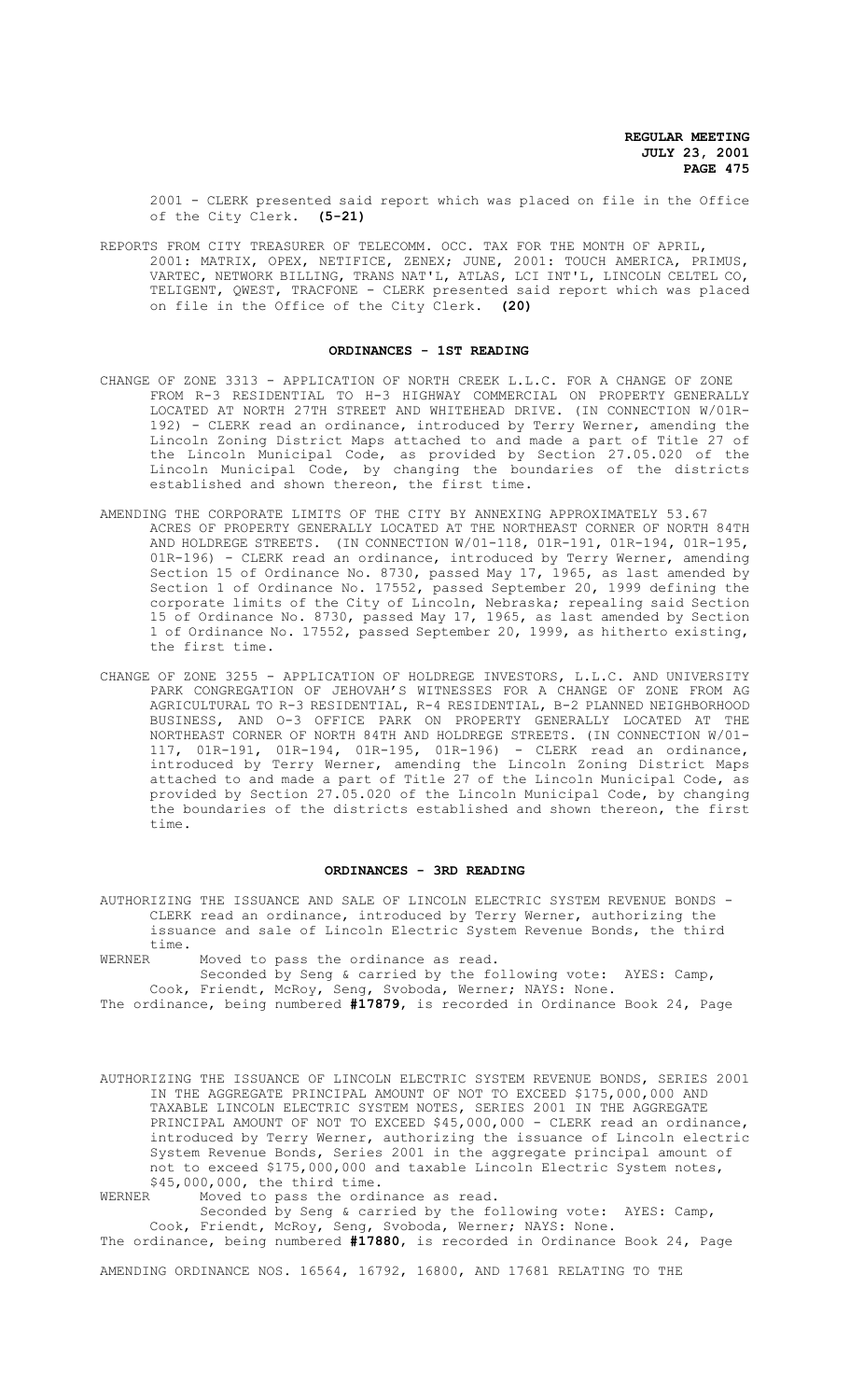ISSUANCE OF LINCOLN ELECTRIC SYSTEM REVENUE COMMERCIAL PAPER NOTES PROVIDING FOR THE RELATIVE PRIORITY OF SUCH NOTES AND THE ISSUANCE OF TAXABLE COMMERCIAL PAPER NOTES - CLERK read an ordinance, introduced by Terry Werner, amending Ordinance Nos. 16564, 16792, 16800 and 17681 relating to the issuance of Lincoln Electric System Revenue Commercial Paper Notes providing for the relative priority of such notes and the issuance of taxable commercial paper notes, the third time.<br>WERNER Moved to pass the ordinance as read Moved to pass the ordinance as read.

Seconded by Seng & carried by the following vote: AYES: Camp, Cook, Friendt, McRoy, Seng, Svoboda, Werner; NAYS: None. The ordinance, being numbered **#17881**, is recorded in Ordinance Book 24, Page

CHANGE OF ZONE HP70 - APP. OF RHO CHAPTER HOUSE CORP. KAPPA ALPHA THETA FRATERNITY FOR A LANDMARK DESIGNATION FOR THE KAPPA ALPHA THETA SORORITY HOUSE AT 1545 S STREET - CLERK read an ordinance, introduced by Glenn Friendt, amending the City of Lincoln District Map attached to and made a part of Title 27 of the Lincoln Municipal Code by designating certain property as a Landmark, the third time<br>FRIENDT Moved to pass the ordinance as re

Moved to pass the ordinance as read.

Seconded by Seng & carried by the following vote: AYES: Camp, Cook, Friendt, McRoy, Seng, Svoboda, Werner; NAYS: None. The ordinance, being numbered **#17882**, is recorded in Ordinance Book 24, Page

APPROVING A CONSENT TO SUBLEASE AGREEMENT WITH ALLTEL TO ALLOW QWEST WIRELESS TO CO-LOCATE ON THE ALLTEL TOWER IN ANTELOPE PARK - CLERK read an ordinance, introduced Glenn Friendt, accepting and approving and consenting to an Agreement to Sublease between Alltel and Qwest Wireless for the sublease and co-location of telecommunications facilities upon City property in Antelope Park and authorizing the Mayor to sign such consent on behalf of the City, the third time.

FRIENDT Moved to pass the ordinance as read. Seconded by Seng & carried by the following vote: AYES: Camp, Cook, Friendt, McRoy, Seng, Svoboda, Werner; NAYS: None.

The ordinance, being numbered **#17883**, is recorded in Ordinance Book 24, Page

APPROVING A CONSENT TO SUBLEASE AGREEMENT WITH AMERICAN TOWER CORP. TO ALLOW AMERICAN TOWER TO SUBLEASE THE ALLTEL PREMISES IN ANTELOPE PARK - CLERK read an ordinance, introduced by Glenn Friendt, accepting and approving and consenting to an Agreement to Sublease between Alltel and the American Tower Corporation for the sublease and assignment of telecommunications facilities upon City property in Antelope park and authorizing the Mayor to sign such consent on behalf of the City, the third time.<br>FRIENDT Moved

Moved to pass the ordinance as read. Seconded by Seng & carried by the following vote: AYES: Camp, Cook, Friendt, McRoy, Seng, Svoboda, Werner; NAYS: None.

The ordinance, being numbered **#17884**, is recorded in Ordinance Book 24, Page

AMENDING THE CORPORATE LIMITS OF THE CITY BY ANNEXING APPROX. 4.4 ACRES OF PROPERTY GENERALLY LOCATED NORTH OF SOUTH 14TH STREET & YANKEE HILL ROAD. (IN CONNECTION  $W/01R-144 \& 01R-145$ ) - CLERK read an ordinance, introduced by Jon Camp, amending Section 5 of Ordinance No. 8730, passed May 17, 1965, as last amended by Section 1 of Ordinance No. 17869 (Bill No. 01-97) passed June 24, 2001, prescribing and defining the corporate limits of the City of Lincoln, Nebraska; and repealing Section 5 of

Ordinance No. 8730, passed May 17, 1965, as last amended by Section 1 of Ordinance No. 17869 (Bill No. 01-97), passed June 25, 2001, as hitherto existing, the third time. CAMP Moved to pass the ordinance as read.

Seconded by Seng & carried by the following vote: AYES: Camp, Cook, Friendt, McRoy, Seng, Svoboda, Werner; NAYS: None. The ordinance, being numbered **#17885**, is recorded in Ordinance Book 24, Page

## **MISCELLANEOUS BUSINESS**

## **PENDING LIST -**

CAMP Moved to extend the Pending List for 1 week. Seconded by Seng & carried by the following vote: AYES: Camp,